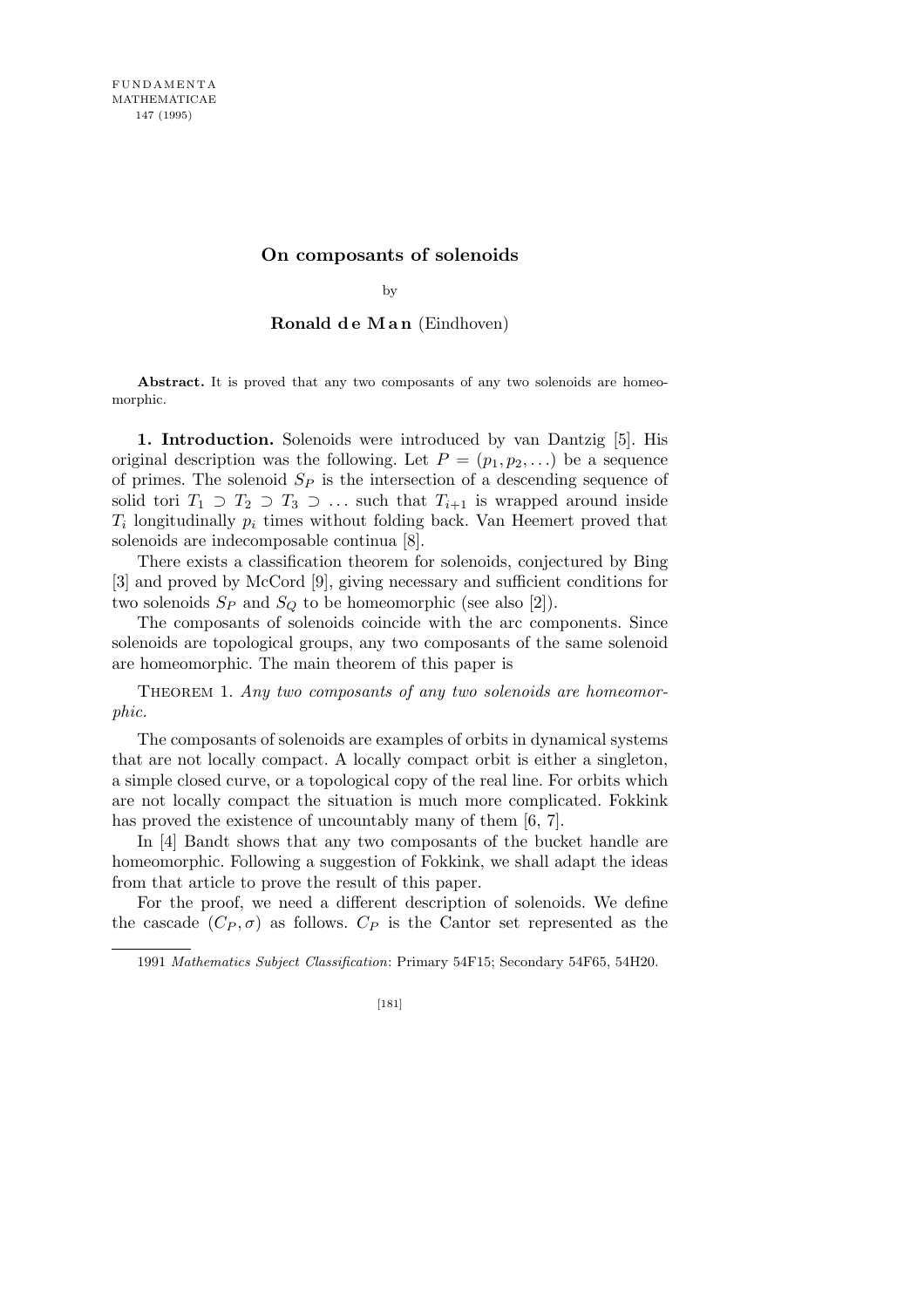topological product  $C_P = \prod_{i=1}^{\infty}$  $\sum_{i=1}^{\infty} \bar{p}_i$  of discrete spaces  $\bar{p}_i = \{0, 1, \dots, p_i - 1\}.$ The homeomorphism  $\sigma : C_P \to C_P$  has the form

$$
\sigma(x_1, x_2, \ldots) = (x_1 + 1, x_2, x_3, \ldots) \quad \text{if } x_1 < p_1 - 1,
$$
\n
$$
\sigma(p_1 - 1, \ldots, p_{k-1} - 1, x_k, \ldots) = (0, 0, \ldots, 0, x_k + 1, \ldots) \quad \text{if } x_k < p_k - 1,
$$
\n
$$
\sigma(p_1 - 1, p_2 - 1, \ldots) = (0, 0, \ldots).
$$

Now we define the solenoid  $S_P$  to be the suspension  $\Sigma(C_P, \sigma)$ , obtained from the product  $C_P \times [0,1]$  by identifying each  $(x,1)$  with  $(\sigma(x),0)$ .

Since  $C_P$  is the topological group of *P*-adic integers and the map  $\sigma$  corresponds to the addition of  $(1,0,0,\ldots)$ , it is easy to see that the composant of  $S_P$  containing the point zero can be represented as a suspension  $\Sigma(\mathbb{Z}, \tau)$ , where  $\mathbb{Z}$  is the set of integers with the *P*-adic topology and  $\tau : \mathbb{Z} \to \mathbb{Z}$  is defined by  $\tau(x) = x + 1$ .

In proving the theorem, we may clearly confine ourselves to the case of the composants of the zero point of the solenoids  $S_P$  and  $S_Q$ , where  $P = (2, 2, \ldots)$  and  $Q = (q_1, q_2, \ldots)$  is an arbitrary sequence of primes. We now describe these composants.

Let *I* denote the set of integers with the 2-adic topology. Then a local basis for  $x \in I$  is given by  $\{x + U_n\}_{n \geq 0}$ , where  $U_n = 2^n \mathbb{Z}$ . Now  $\Sigma(I, \tau)$ (with  $\tau(x) = x + 1$ ) represents the composant of the zero point of the 2-solenoid  $S_{(2,2,...)}$ . Similarly, we let  $\Sigma(J,\tau)$  represent the composant of the zero point of the solenoid  $S_Q$  by setting  $J = \mathbb{Z}$  and taking  $\{x + V_m\}_{m \geq 0}$ with  $V_m = q_1 \dots q_m \mathbb{Z}$  as a local basis for  $x \in J$ .

For a clopen subset *A* of *I*, we define the return map  $\tau_A : A \to A$  by  $\tau_A(x) = \min\{y \in A : y > x\}$ . If there exist clopen subsets *A* and *B* of *I* and *J*, respectively, and a homeomorphism  $f : A \to B$  such that  $f \circ \tau_A = \tau_B \circ f$ , we say that  $(I, \tau)$  and  $(J, \tau)$  are *first return equivalent*. From Theorem 5.2 in [1] it follows that  $(I, \tau)$  and  $(J, \tau)$  are first return equivalent if and only if  $\Sigma(I, \tau)$  and  $\Sigma(J, \tau)$  are homeomorphic.

**2. Composants of solenoids.** We now define some subsets of *I* and *J*. These will be the building blocks in the construction of the sets *A* and *B*. First, choose sequences of integers  $0 = n_0 < n_1 < n_2 < ...$  and  $0 = m_0 <$  $m_1 \leq m_2 \leq \ldots$  We define blocks  $\{I^k\}_{k\geq 0}$  inductively. We set  $I^0 = \{0\}$ and

$$
I^{k+1} = \bigcup \{ I^k + v2^{n_k} : -2^{n_{k+1} - n_k - 1} \le v \le 2^{n_{k+1} - n_k - 1} - 1 \}.
$$

Note that  $I^0 \subset I^1 \subset I^2 \subset \ldots$ , that  $\bigcup I^k = I$  and that  $I^k$  consists of  $2^{n_k - n_l}$ consecutive copies of  $I^l$   $(0 \le l \le k)$ . Next, for  $v \in \mathbb{Z}$  we set  $I_v^k = I^k + v2^{n_k}$ . Analogously, we define  $J^0 = \{0\}$ , let  $J^{k+1}$  denote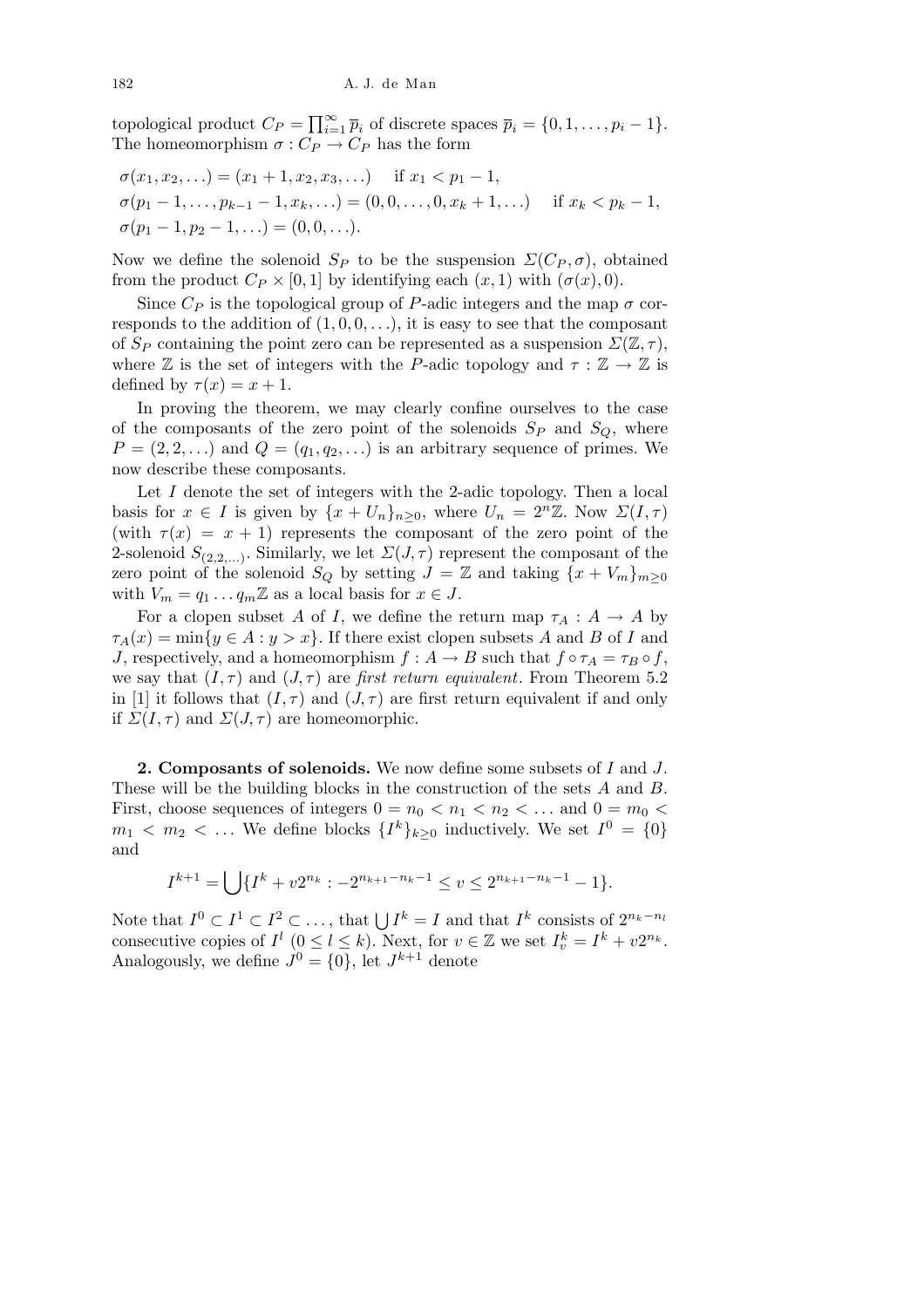$$
\bigcup \left\{ J^k + wq_1 \dots q_{m_k} : \left[ -\frac{q_{m_k+1} \dots q_{m_{k+1}} - 1}{2} \right] \le w \le \left[ \frac{q_{m_k+1} \dots q_{m_{k+1}} - 1}{2} \right] \right\}
$$

and set  $J_w^k = J^k + wq_1 \dots q_{m_{k+1}}$ . We also define translations  $\varphi_v^k : I^k \to I_v^k$ <br>and  $\psi_w^k : J^k \to J_w^k$  by  $\varphi_v^k(x) = x + v2^{n_k}$  and  $\psi_w^k(x) = x + wq_1 \dots q_{m_k}$ .

The blocks  $I^k$  and  $J^k$  will be called *central* blocks. Also, blocks  $I_v^k$  and  $J_w^k$ will be referred to as *k*-blocks. The special *k*-blocks of the form  $I^k + v'2^{n_{k+1}}$ and  $J^k + w'q_1 \dots q_{m_k}$  will be called *k*-*return* blocks. At places where we want to make clear that we are dealing with return blocks, we shall use the indices *r* and *s* (so that e.g. *r* is assumed to be a multiple of  $2^{n_{k+1}-n_k}$ ). Note that each  $(k + 1)$ -block contains exactly one *k*-return block, which is positioned in the middle of the  $(k+1)$ -block. By an *interval* of *k*-blocks we shall mean a union of consecutive *k*-blocks.

The following lemma shows how we should piece the blocks together to form the sets *A* and *B*.

LEMMA 1. Suppose we have non-empty subsets  $A ⊂ I$ ,  $B ⊂ J$  and a *bijection*  $f : A \rightarrow B$  *such that* 

(i) *f is strictly increasing*,

(ii) *for*  $k \geq 0$ , *f maps*  $I^k \cap A$  *onto*  $J^k \cap B$ ,

(iii) for even  $k \geq 0$  and each k-return block  $I_r^k$ ,  $I_r^k \cap A = \varphi_r^k(I^k \cap A)$  and *there exists w such that*  $f(\varphi_r^k(x)) = \psi_w^k(f(x))$  *for*  $x \in I^k \cap A$ ,

(iv) for odd  $k \geq 0$  and each k-return block  $J_s^k$ ,  $J_s^k \cap B = \psi_s^k(J^k \cap B)$  and *there exists v such that*  $f(\varphi_v^k(x)) = \psi_s^k(f(x))$  *for*  $x \in I^k \cap A$ *.* 

*Then the sets A, B are clopen, f is a homeomorphism and*  $f \circ \tau_A = \tau_B \circ f$ .

Proof. First we show that *A* is clopen. Let  $x \in I$  and choose an even integer *k* with  $x \in I^k$ . Let  $v \in \mathbb{Z}$ . Since  $I^k + v2^{n_{k+1}}$  is a *k*-return block,  $I_v^k \cap A = \varphi_v^k(I^k \cap A)$ . Therefore  $x + v2^{n_{k+1}} \in A$  iff  $x \in A$ . Hence either *x* + *U*<sub>*nk*+1</sub> ⊂ *A* or *x* + *U*<sub>*n<sub>k+1</sub>* ⊂ *I*  $\setminus$  *A*, so that *A* is clopen. In the same way</sub> it follows that *B* is clopen.

Next we show that *f* is continuous. Let  $x \in A$  and choose  $k$  with  $x \in A$  $I^k$ . Let *V* be a neighborhood of  $f(x)$ . There is  $l > k$  with *l* even and  $f(x) + V_{m_l} \subset V$ . Since  $I^l + v2^{n_{l+1}}$  is an *l*-return block, for some *l*-block  $J_w^l$ we have  $f(x+v2^{n_{l+1}}) = f(x)+wq_1 \dots q_{m_l} \in f(x)+V_{m_l}$ . So  $f(x+U_{n_{l+1}}) \subset V$ and hence *f* is continuous. The continuity of  $f^{-1}$  is proved in the same way. Finally, we claim that  $f \circ \tau_A = \tau_B \circ f$ . Let  $x \in A$ . Since  $\tau_A(x) > x$ , it follows from (i) that  $f(\tau_A(x)) > f(x)$ . Hence  $f(\tau_A(x)) \geq \tau_B(f(x))$ . Since  $f^{-1}$  is also increasing, the same reasoning gives  $f^{-1}(\tau_B(x)) \geq \tau_A(f^{-1}(x))$  for  $x \in B$ . Therefore  $\tau_B(f(x)) \geq f(\tau_A(x))$  for  $x \in A$ .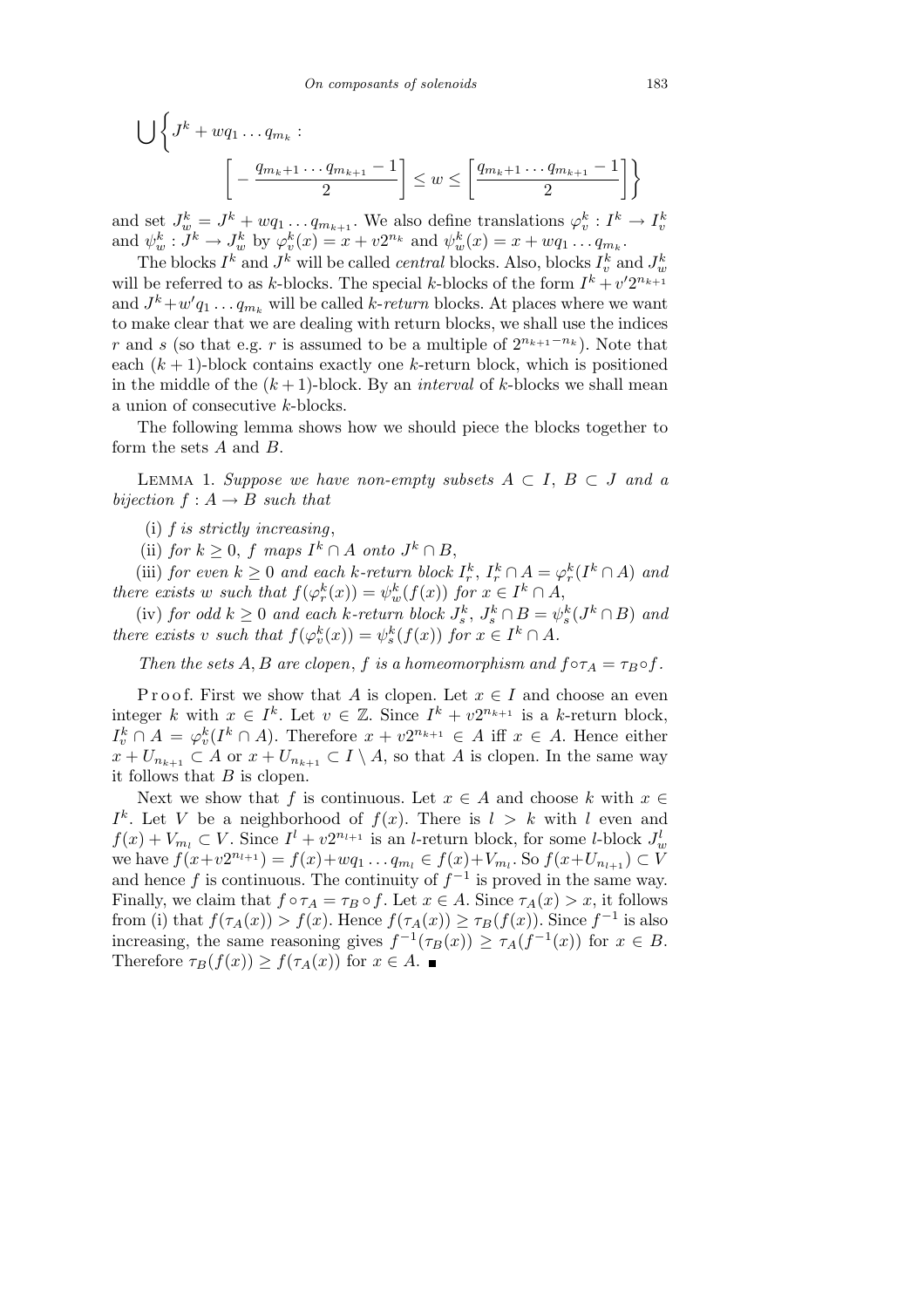In the next section, sets *A* and *B* and a bijection  $f : A \rightarrow B$  will be constructed satisfying the conditions of this lemma.

**3. Construction of** *f***.** We shall now describe our construction of *f*. In what follows we tacitly assume that all choices are made in such a way that *f* remains order-preserving. In order to facilitate the construction, we introduce some terminology.

To indicate which points of *I* are to be included in *A*, we introduce the special symbol  $\bot$ . For all  $x \in I$  that are not to be included in *A*, we shall set  $f(x) = \bot$ . So  $A = \{x \in I : f(x) \neq \bot\}$  and  $B = f(A)$ . We let  $\psi_w^k(\bot) = \bot$ . In this notation, the condition  $I_v^k \cap A = \varphi_v^k(I^k \cap A)$  and  $f(\varphi_v^k(x)) = \psi_w^k(f(x))$ for  $x \in I^k \cap A$  is equivalent to  $f(\varphi_v^k(x)) = \psi_w^k(f(x))$  for all  $x \in I^k$ .

If *f* has been defined on *k*-blocks  $I_v^k$  and  $I_{v'}^k$  and there exist *k*-blocks  $J_w^k$  and  $J_{w'}^k$  such that  $(\psi_w^k)^{-1}(f(\varphi_v^k(x))) = (\psi_{w'}^k)^{-1}(f(\varphi_{v'}^k(x)))$  for  $x \in I^k$ , then we say that  $I_v^k$  *is a copy of*  $I_{v'}^k$ . Note that condition (iii) now says that for even  $k \geq 0$  each *k*-return block in *I* is a copy of  $I^k$ . We use the same terminology for blocks in *J*. For the construction it is important to note that a copy of a copy is again a copy.

Note that there is a symmetry in the conditions of Lemma 1. To emphasize this symmetry, we view *f* as a relation between  $I \cup \{\perp\}$  and  $J \cup \{\perp\}$ . In that way we can use the symmetry in defining *f*. So instead of  $f(x) = y$ we write  $xfy$ . We also set  $\hat{I}^l = I^l \cup \{\perp\}$  and  $\hat{J}^l = J^l \cup \{\perp\}.$ 

In order to satisfy condition (ii), we define *f* on  $\hat{I}^l \times \hat{J}^l$  by induction on *l*. To define f on  $I^0$ , we set 0f0. In making the inductive step, we have to take care that the conditions (iii) and (iv) are satisfied. To make clear how we proceed and to indicate what difficulties arise, we shall now describe the extension of *f* from  $\widehat{I}^3 \times \widehat{J}^3$  to  $\widehat{I}^4 \times \widehat{J}^4$ .

First we consider the return blocks inside  $I^4$  and  $J^4$ . Since the only 3-return block in  $J^4$  is the central block  $J^3$ , and f has already been defined on this block, we do not have to worry about condition (iv) for  $k = 3$ .

We take care of condition (iii) for  $k = 2$ . The block  $I<sup>4</sup>$  is built up out of 3-blocks, each containing a 2-return block. We have already defined *f* on the 2-return block inside  $I^3$ . For the 2-return blocks in  $I^4 \setminus I^3$  we choose 2-blocks in  $J^4 \setminus J^3$  in an almost linear fashion (this will be explained later). We copy the definition of  $f$  on  $\widehat{I}^2 \times \widehat{J}^2$  to each of these blocks.

Next, we deal with (iv) for  $k = 1$ . The complement of  $J^3$  and the chosen 2-blocks in  $J<sup>4</sup>$  is a union of intervals of 2-blocks. To each of these intervals  $\alpha$  corresponds an interval in the remaining part of  $I<sup>4</sup>$ . For each of the 1-return blocks in such an interval we choose a 1-block in the corresponding interval, again per interval in an almost linear fashion.

Finally, we take care of (iii) for  $k = 0$ . Now we have intervals of 1-blocks and each 1-block has its 0-return block. In the corresponding intervals in  $J<sup>4</sup>$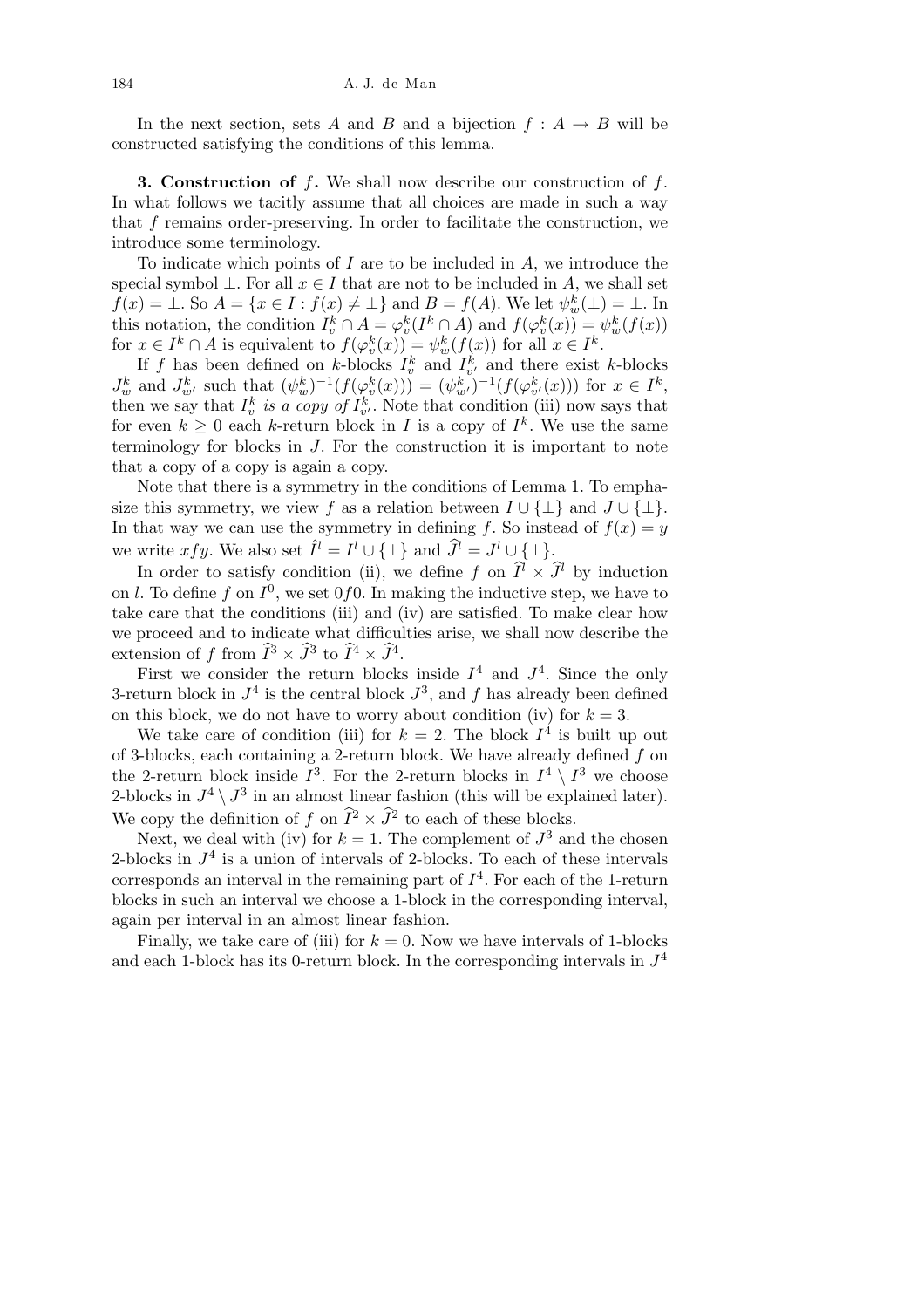we now choose 0-blocks again in an almost linear fashion. The points  $x \in I^4$  $(x \in J^4$  respectively) on which *f* has not yet been defined are taken care of by setting  $xf \perp (\perp fx$  respectively).

At three stages in this construction, blocks have to be selected. It is conceivable that at some stage there will not be enough room to select the destination blocks. We shall later show how to avoid this.

We now give a general procedure to define  $f$  on subsets of  $I \times J$ . We assume that we have already defined *f* on  $\hat{I}^l \times \hat{J}^l$ . If  $\tilde{I}$  is an interval of  $(k+1)$ -blocks inside  $I^{l+1}$  not containing a  $(k+1)$ -return block and  $\tilde{J}$  is a similar subset of  $J^{l+1}$ , we can use the following recursive procedure to define  $f$  on  $\tilde{I}$  and  $\tilde{J}$ :

- If *k* is even (odd), then for each *k*-return block in  $\widetilde{I}$  (in  $\widetilde{J}$ ), we select a *k*-block in  $\tilde{J}$  (in  $\tilde{I}$ ).
- We define f on these blocks by copying the central blocks  $I^k$  and  $J^k$ .
- Let  $I_0, \ldots, I_c$  and  $J_0, \ldots, J_c$  denote the intervals of *k*-blocks that remain. If  $k \geq 1$ , we use the same procedure to define *f* on each of these blocks. Otherwise, we set  $xf\perp$  for  $x \in \bigcup \widetilde{I}_i$  and  $\perp fx$  for  $x \in \bigcup \widetilde{J}_i$ .

Of course, we still have to show that this procedure does indeed work. To define *f* on  $\widehat{I}^{l+1} \times \widehat{J}^{l+1}$ , we apply this procedure with  $k = l - 1$  to each of the two components of  $I^{l+1} \setminus I^l$  and the corresponding components of  $J^{l+1} \setminus J^l.$ 

We shall now show how we can make the procedure above work. We have to make sure that there will always be enough room to select the destination blocks. It will turn out that we need to choose the sequences  ${n_k}_k$  and *{m*<sub>*k*</sub>}</del>*k* **in such a way that for all** *k***,**  $n_{k+1} - n_k \geq k + 22$ **,**  $m_{k+1} - m_k \geq k + 22$ and  $1/2 < 2^{n_k}/(q_1 \ldots q_{m_k}) < 2$ . It is easily seen that this is possible by using induction on *k* and first choosing  $m_k$  and then  $n_k$ . Let  $P_k = 2^{n_{k+1}-n_k}$ and  $Q_k = q_{m_k+1} \dots q_{m_{k+1}}$ . Then a  $(k+1)$ -block in *I* (in *J* respectively) contains  $P_k$  ( $Q_k$  respectively) *k*-blocks. Note that  $P_k$ ,  $Q_k \geq 2^{k+22}$  and that for  $j \leq k$ ,  $1/4 < (P_j \ldots P_k)/(Q_j \ldots Q_k) < 4$ . The following lemma shows that, given intervals  $\tilde{I}$  and  $\tilde{J}$  of  $(k+1)$ -blocks satisfying certain conditions, we can define f on all k-return blocks inside  $\tilde{I}$  (in case k is even). It also provides information on the blocks we are left with. For blocks in *J* mapped to blocks in *I* the same assertion is true and has a similar proof.

**LEMMA** 2. Suppose  $\widetilde{I} \subset I$  and  $\widetilde{J} \subset J$  are intervals of *c*, respectively *d*,  $(k + 1)$ -blocks, where  $1/\alpha \le c/d \le \beta$  and  $\alpha, \beta \le 16$ . If  $I_{p_1}^k, \ldots, I_{p_c}^k$  are the  $k$ *-return blocks in*  $\widetilde{I}$ , *we can find c many*  $k$ *-blocks*  $J^k_{w_1}, \ldots, J^k_{w_c}$  *in*  $\widetilde{J}$ , *such that after removal of these blocks we end up with non-empty intervals of*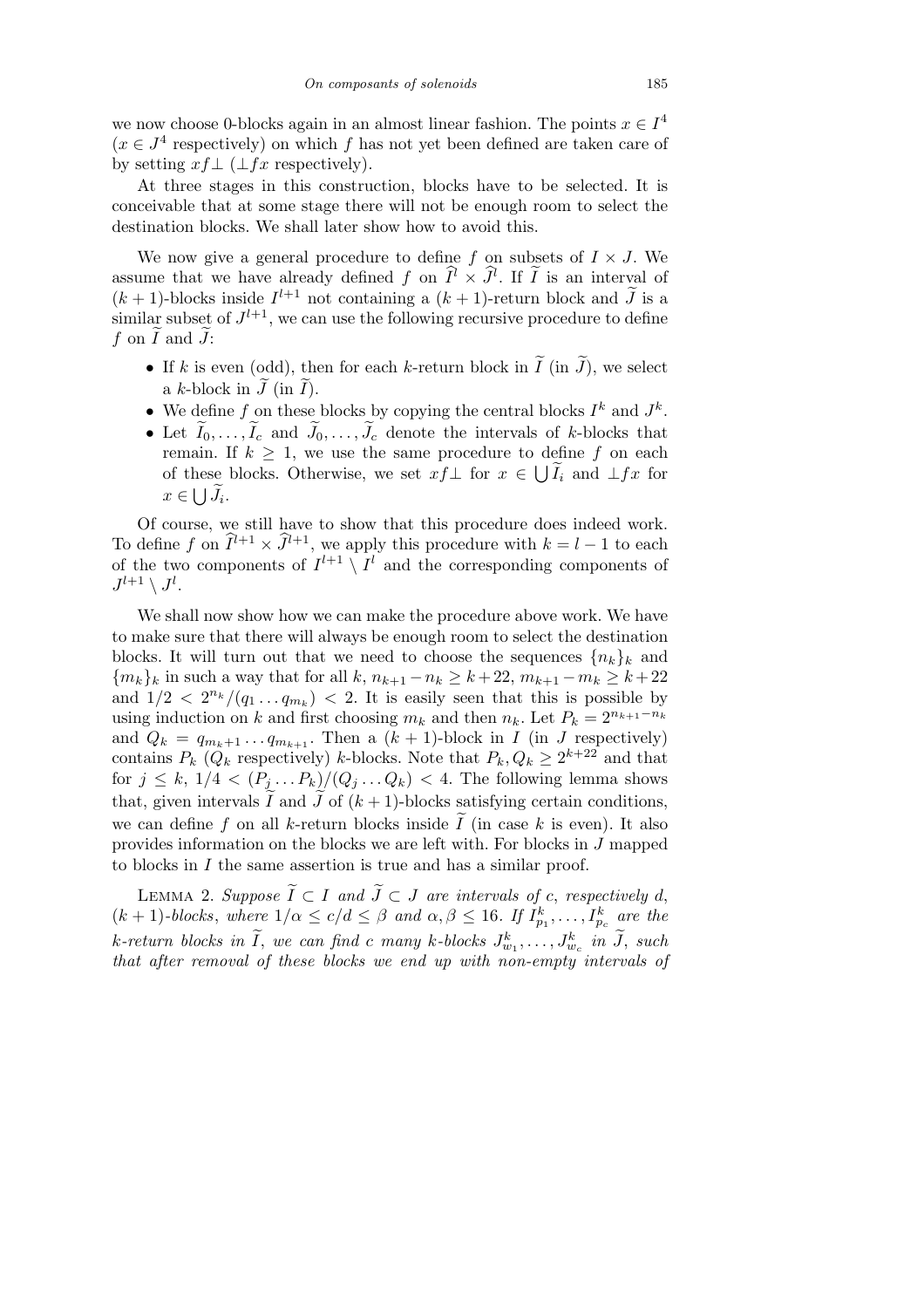*k*-blocks  $\widetilde{I}_0, \ldots, \widetilde{I}_c$  and  $\widetilde{J}_0, \ldots, \widetilde{J}_c$  with the following property: *if*  $\widetilde{I}_i$  *contains*  $c_i$  *and*  $J_i$  *contains*  $d_i$  *k-blocks*, *then*  $\overline{\phantom{a}}$ 

$$
\frac{1}{\alpha + \frac{1}{4} \cdot 2^{-(k+1)}} \frac{P_k}{Q_k} \le \frac{c_i}{d_i} \le \left(\beta + \frac{1}{4} \cdot 2^{-(k+1)}\right) \frac{P_k}{Q_k}.
$$

P r o o f. The set  $\tilde{I}$  contains  $cP_k$  many *k*-blocks that we number from left to right with the integers  $1, \ldots, cP_k$ . We do the same with the  $dQ_k$  many  $k$ -blocks in  $J$ .

Let  $a_1, \ldots, a_c$  denote the ordinals of the return blocks in  $\tilde{I}$ . We set  $a_0 = 0$ and  $a_{c+1} = cP_k + 1$ . Since any *k*-return block is in the middle of a  $(k + 1)$ block, we know that  $a_{i+1}-a_i = P_k$  for  $1 \leq i \leq c-1$ , that  $a_1-a_0 \geq (P_k-1)/2$ and that  $a_{c+1} - a_c \ge (P_k - 1)/2$ . Therefore,  $a_{i+1} - a_i \ge P_k/4$  for  $0 \le i \le c$ . For  $1 \leq i \leq c$  we choose the block  $J_{w_i}^k$  to be the block with ordinal  $b_i =$  $[(dQ_k/cP_k)a_i+1/2]$ . We can write  $b_i=(dQ_k/cP_k)a_i+\varepsilon_i$  with  $|\varepsilon_i|\leq 1/2$ . Let  $b_0 = 0$  and  $b_{c+1} = dQ_k + 1$ . We have to show that the blocks we have chosen are distinct and satisfy the requirements. To do this, we fix an arbitrary *i* and let  $c_i = a_{i+1} - a_i - 1$  and  $d_i = b_{i+1} - b_i - 1$ . Clearly,  $c_i$  equals the number of *k*-blocks in  $\tilde{I}_i$  and  $d_i$  the number of *k*-blocks in  $\tilde{J}_i$ . It suffices to show that  $(\alpha + \frac{1}{4} \cdot 2^{-(k+1)})^{-1} P_k / Q_k \le c_i / d_i \le (\beta + \frac{1}{4} \cdot 2^{-(k+1)}) P_k / Q_k$ .  $\frac{1}{4} \cdot 2^{-(k+1)}$  $\Big)^{-1} P_k / Q_k \leq c_i / d_i \leq$  $\frac{\kappa}{2}$  $\beta + \frac{1}{4}$  $\frac{1}{4} \cdot 2^{-(k+1)} P_k/Q_k.$ Since

> $d_i = \frac{dQ_k}{dR}$  $\frac{dQ_k}{cP_k}(a_{i+1} - a_i - 1) + \frac{dQ_k}{cP_k} + \varepsilon_{i+1} - \varepsilon_i - 1$

we have

$$
\frac{d_i}{c_i} \le \frac{dQ_k}{cP_k} + \frac{dQ_k/cP_k}{P_k/4 - 1}.
$$

Also,

$$
c_i = \frac{cP_k}{dQ_k}(b_{i+1} - b_i - 1) + \frac{cP_k}{dQ_k}(\varepsilon_i - \varepsilon_{i+1} + 1) - 1
$$

and hence

$$
\frac{c_i}{d_i} \le \frac{cP_k}{dQ_k} + \frac{2(cP_k/dQ_k) - 1}{(dQ_k/cP_k)P_k/4 - 2}.
$$

Using the inequalities  $1/64 < cP_k/dQ_k < 64$  and  $P_k \geq 2^{k+22}$ , it is now easy to check that  $\overline{1}$ 

$$
\frac{1}{\alpha + \frac{1}{4} \cdot 2^{-(k+1)}} \frac{P_k}{Q_k} \le \frac{c_i}{d_i} \le \left(\beta + \frac{1}{4} \cdot 2^{-(k+1)}\right) \frac{P_k}{Q_k}. \blacksquare
$$

If we use Lemma 2 to select the destination blocks for the return blocks, we can define f on the whole of  $\widehat{I}^{l+1} \times \widehat{J}^{l+1}$ . This will be demonstrated in the next lemma, which completes the inductive step in the construction of *f*.

LEMMA 3. Suppose f has been defined on  $\widehat{I}^l \times \widehat{J}^l$ . Then f can be defined *on*  $\widehat{I}^{l+1} \times \widehat{J}^{l+1}$ .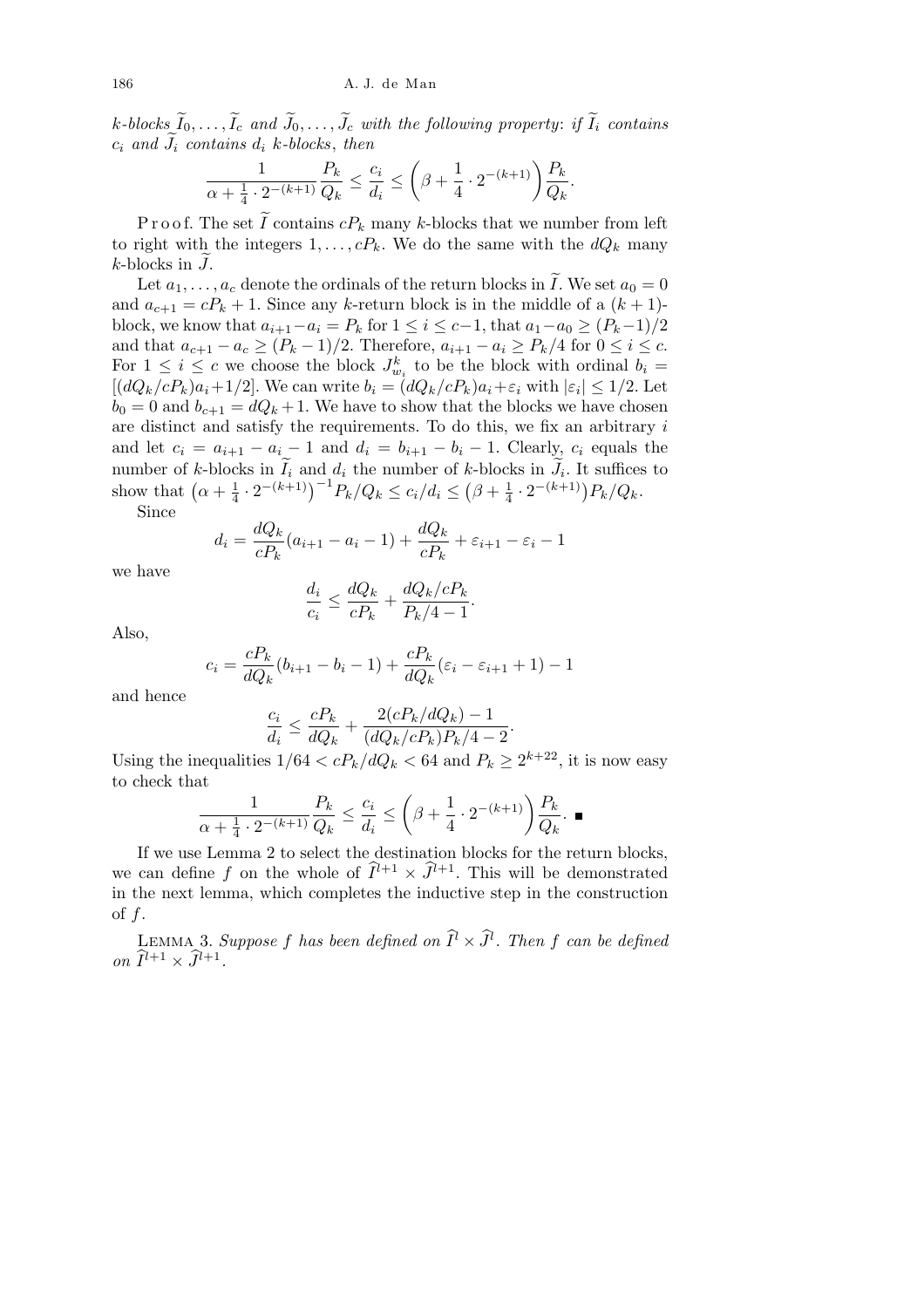P r o o f. As has already been said, to define f on  $\hat{I}^{l+1} \times \hat{J}^{l+1}$ , we apply the procedure described above to each of the two components of  $I^{l+1} \setminus I^l$  and the corresponding components of  $J^{l+1} \setminus J^l$ . We shall show, using Lemma 2, that the procedure can define *f* on the  $(l-1)$ -return blocks in  $\widetilde{I}$  (or  $\widetilde{J}$ ) and can then be applied to the remaining  $(l-1)$ -blocks. We assert that after repeating the procedure *n* times (where  $0 \leq n \leq l$ ), the length ratio  $c/d$  of corresponding intervals of  $(l-n)$ -blocks  $\widetilde{I}$  and  $\widetilde{J}$ , measured in  $(l-n)$ -blocks, satisfies the inequalities

$$
\frac{1}{\alpha_n} \le \frac{c}{d} \le \beta_n,
$$

where

$$
\alpha_n = \left(3 + \sum_{i=0}^{n-1} 2^{-(l-i)}\right) \frac{Q_l Q_{l-1} \dots Q_{l-n}}{P_l P_{l-1} \dots P_{l-n}}
$$

and

$$
\beta_n = \left(3 + \sum_{i=0}^{n-1} 2^{-(l-i)}\right) \frac{P_l P_{l-1} \dots P_{l-n}}{Q_l Q_{l-1} \dots Q_{l-n}}
$$

*.*

Note that  $\alpha_n, \beta_n \leq 16$  for all k. So if these inequalities hold, the requirements of Lemma 2 will always be satisfied. We prove the inequalities by induction on *n*. It is easy to see that our bound on  $c/d$  holds for  $n = 0$ . Now suppose it holds for some  $n \geq 0$  with  $n < l$ . Then we can apply Lemma 2 with  $k = l - n - 1$ ,  $\alpha = \alpha_n$  and  $\beta = \beta_n$  to get a length ratio  $c'/d'$  of intervals of  $(l - n - 1)$ -blocks with

$$
\frac{1}{\alpha_n + \frac{1}{4} \cdot 2^{-(l-n)}} \cdot \frac{P_{l-n-1}}{Q_{l-n-1}} \le \frac{c'}{d'} \le \left(\beta_n + \frac{1}{4} \cdot 2^{-(l-n)}\right) \frac{P_{l-n-1}}{Q_{l-n-1}}.
$$

Since

$$
\begin{aligned}\n&\left(\alpha_n + \frac{1}{4} \cdot 2^{-(l-n)}\right) \frac{Q_{l-n-1}}{P_{l-n-1}} \\
&= \left(\left(3 + \sum_{i=0}^{n-1} 2^{-(l-i)}\right) \frac{Q_{l} \dots Q_{l-n}}{P_{l} \dots P_{l-n}} + \frac{1}{4} \cdot 2^{-(l-n)}\right) \frac{Q_{l-n-1}}{P_{l-n-1}} \\
&\le \left(3 + \sum_{i=0}^{n-1} 2^{-(l-i)} + 2^{-(l-n)}\right) \frac{Q_{l} \dots Q_{l-n-1}}{P_{l} \dots P_{l-n-1}} = \alpha_{n+1}\n\end{aligned}
$$

and similarly  $(\beta_n + \frac{1}{4})$  $\frac{1}{4} \cdot 2^{-(l-n)}$ *P*<sub>*l*</sub>−*n*−1/ $Q$ <sub>*l*−*n*−1</sub>  $\leq \beta$ <sub>*n*+1</sub>, we get 1  $\frac{1}{\alpha_{n+1}} \leq \frac{c'}{d'}$  $\frac{\partial}{\partial t} \leq \beta_{n+1}$ .

This proves the inequalities. We conclude that *f* can be constructed on  $\widehat{I}^{l+1} \times \widehat{J}^{l+1}.$